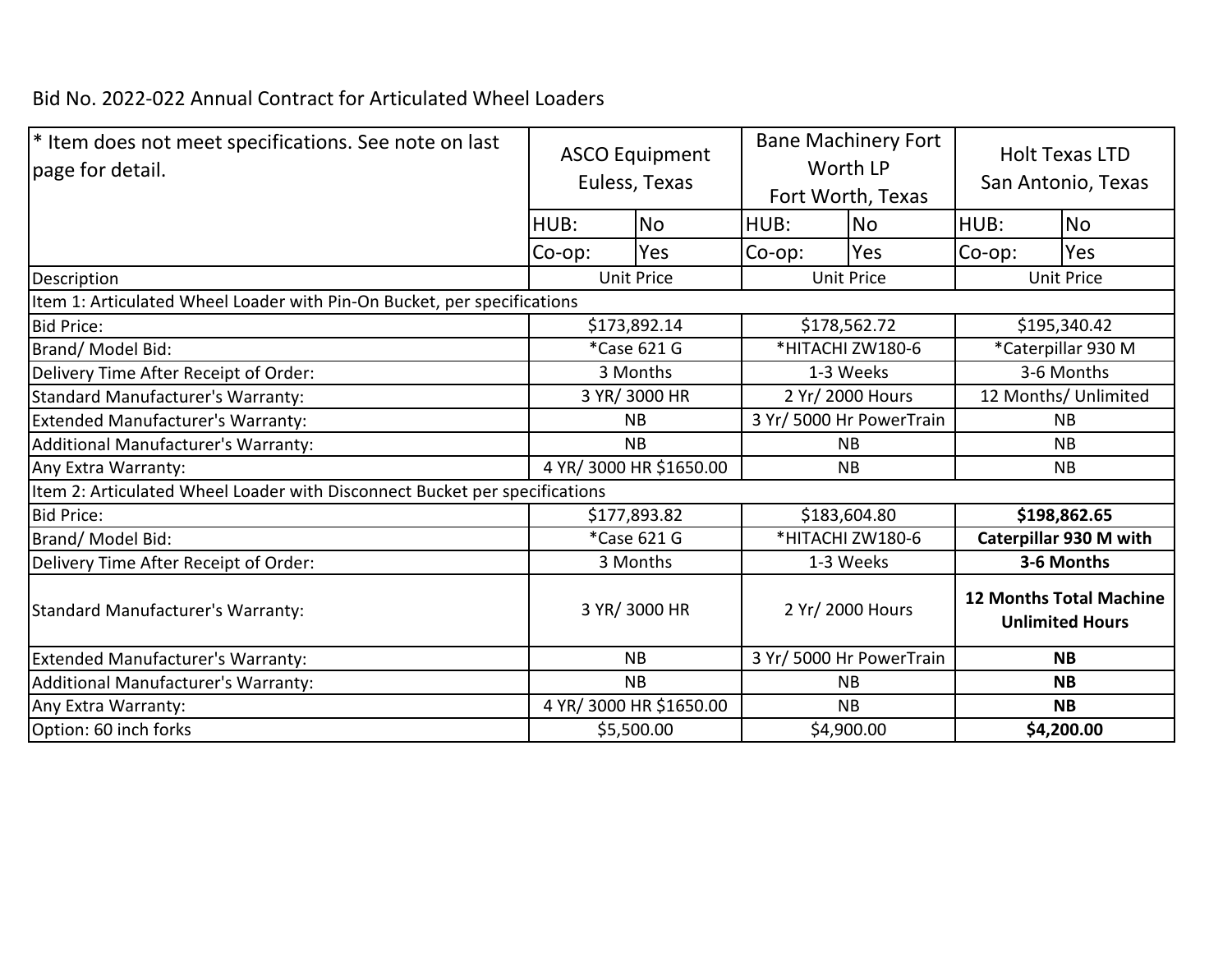## Bid No. 2022-022 Annual Contract for Articulated Wheel Loaders

| * Item does not meet specifications. See note on last<br>page for detail.  | <b>Kirby-Smith</b><br><b>Machinery</b><br>Fort Worth, Texas |                          | R.B. Everett & Co.<br>Haltom City, Texas |                            | <b>RDO Equipment Co</b><br><b>Fort Worth, Texas</b> |                       |  |  |
|----------------------------------------------------------------------------|-------------------------------------------------------------|--------------------------|------------------------------------------|----------------------------|-----------------------------------------------------|-----------------------|--|--|
|                                                                            | HUB:                                                        | <b>No</b>                | HUB:                                     | <b>No</b>                  | HUB:                                                | <b>No</b>             |  |  |
|                                                                            | Co-op:                                                      | Yes                      | Co-op:                                   | Yes                        | Co-op:                                              | Yes                   |  |  |
| Description                                                                | <b>Unit Price</b>                                           |                          | <b>Unit Price</b>                        |                            | <b>Unit Price</b>                                   |                       |  |  |
| Item 1: Articulated Wheel Loader with Pin-On Bucket, per specifications    |                                                             |                          |                                          |                            |                                                     |                       |  |  |
| <b>Bid Price:</b>                                                          | \$178,274.00                                                |                          | \$152,445.00                             |                            | \$207,543.15                                        |                       |  |  |
| Brand/Model Bid:                                                           | Komatsu WA320-8                                             |                          | *Doosan DL250-7                          |                            | John Deere 544P                                     |                       |  |  |
| Delivery Time After Receipt of Order:                                      |                                                             | 60 Days                  | 90 Days                                  |                            | 6 Months                                            |                       |  |  |
| Standard Manufacturer's Warranty:                                          |                                                             | <b>1 Yr Full Machine</b> | 1 Yr/ 1500 Hr Full Machine               |                            | 2 Yr/ Unlimited Hours                               |                       |  |  |
| <b>Extended Manufacturer's Warranty:</b>                                   |                                                             | 3 Yr/ 2000 Full Machine  | 3 Yr/ 5000 Hr PT & Hyd                   |                            | 3 Yr/ 3000 Hrs                                      |                       |  |  |
| Additional Manufacturer's Warranty:                                        |                                                             | 5 Yr/ 3000 Full Machine  |                                          | 3 Yr/ 5000 Hr Full Machine |                                                     | <b>NB</b>             |  |  |
| Any Extra Warranty:                                                        | 5 Yr/ 3000 Full Machine                                     |                          | <b>NB</b>                                |                            | <b>NB</b>                                           |                       |  |  |
| Item 2: Articulated Wheel Loader with Disconnect Bucket per specifications |                                                             |                          |                                          |                            |                                                     |                       |  |  |
| <b>Bid Price:</b>                                                          |                                                             | \$179,968.00             | \$166,571.00                             |                            | \$212,499.20                                        |                       |  |  |
| Brand/Model Bid:                                                           |                                                             | Komatsu WA320-8          | *Doosan DL250-7                          |                            | John Deere 544P                                     |                       |  |  |
| Delivery Time After Receipt of Order:                                      |                                                             | 45 Days                  | 90 Days                                  |                            | <b>6 Months</b>                                     |                       |  |  |
| Standard Manufacturer's Warranty:                                          |                                                             | 1 Year                   |                                          | 1 Yr/ 1500 Hr Full Machine |                                                     | 2 Yr/ Unlimited Hours |  |  |
| Extended Manufacturer's Warranty:                                          | 3 Yr/ 2000 Premier                                          |                          | 3 Yr/ 5000 Hr PT & Hyd                   |                            | 3 Yr/ 3000 Hrs                                      |                       |  |  |
| Additional Manufacturer's Warranty:                                        |                                                             | 5 Yr/ 3000 Premier       |                                          | 3 Yr/ 5000 Hr Full Machine |                                                     | <b>NB</b>             |  |  |
| Any Extra Warranty:                                                        | 5 Yr/ 3000 Premiere                                         |                          | <b>NB</b>                                |                            | <b>NB</b>                                           |                       |  |  |
| Option: 60 inch forks                                                      |                                                             | \$6,629.00               |                                          | Included                   |                                                     | <b>NB</b>             |  |  |